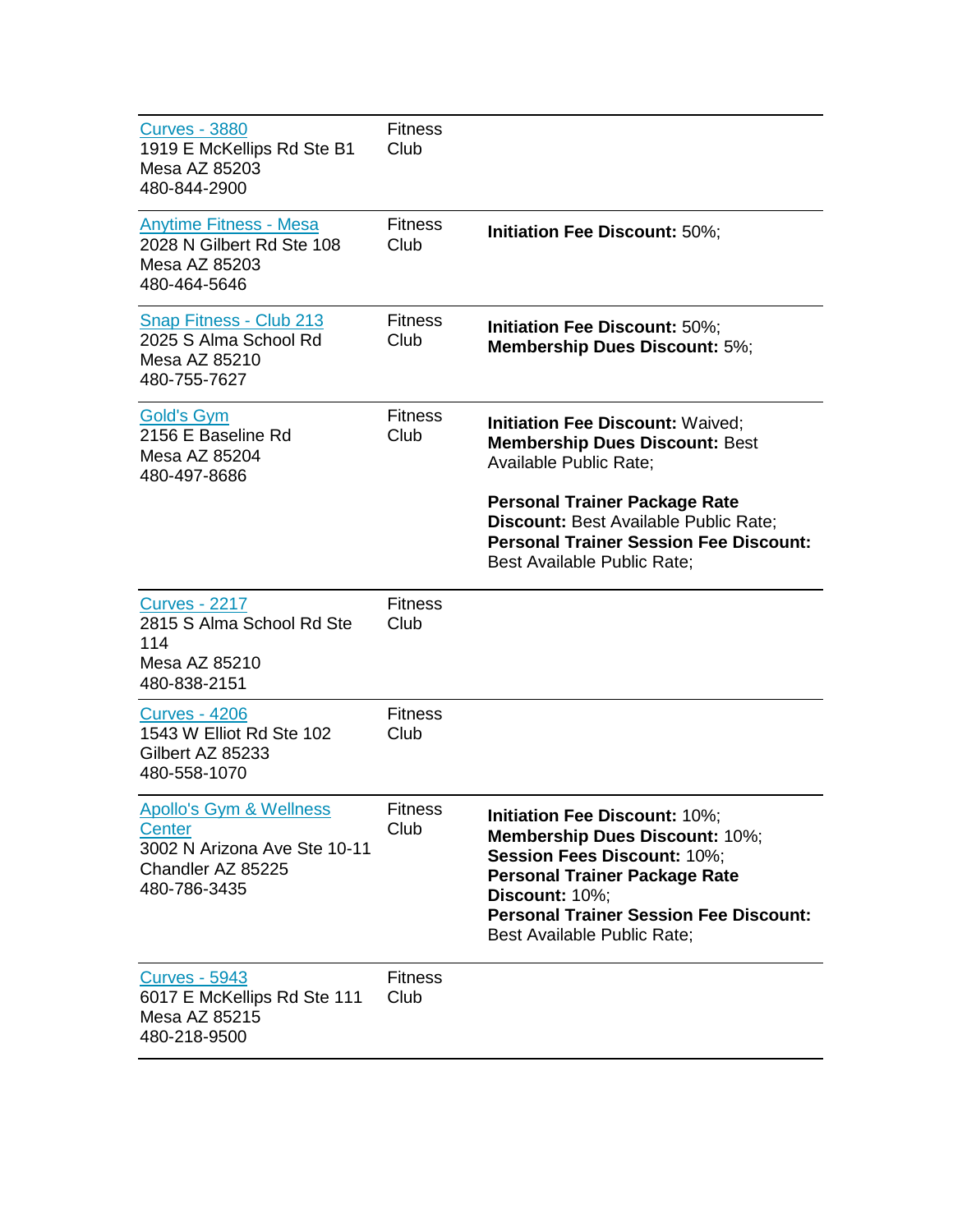| <b>Scottsdale Athletic club</b><br>8225 E Indian Bend Rd<br>Scottsdale AZ 85250<br>480-991-1571                | <b>Fitness</b><br>Club | <b>Initiation Fee Discount: Best Available</b><br><b>Public Rate:</b><br><b>Membership Dues Discount: Best</b><br><b>Available Public Rate;</b>                                                                  |
|----------------------------------------------------------------------------------------------------------------|------------------------|------------------------------------------------------------------------------------------------------------------------------------------------------------------------------------------------------------------|
| <b>Sole Fitness</b><br>1700 E Elliot Rd Ste 17<br>Tempe AZ 85284<br>480-491-6799                               | <b>Fitness</b><br>Club | <b>Initiation Fee Discount: Best Available</b><br><b>Public Rate:</b><br><b>Membership Dues Discount: Best</b><br><b>Available Public Rate;</b>                                                                  |
| <b>Curves - 3768</b><br>1700 E Elliot Rd Ste 4<br>Tempe AZ 85284<br>480-456-5120                               | <b>Fitness</b><br>Club |                                                                                                                                                                                                                  |
| <b>Curves - 2313</b><br>7133 E Main St<br>Mesa AZ 85207<br>480-325-4964                                        | <b>Fitness</b><br>Club |                                                                                                                                                                                                                  |
| <b>Fitness Experience</b><br>10155 E Via Linda Ste 143<br>Scottsdale AZ 85258<br>480-451-7650                  | <b>Fitness</b><br>Club | Initiation Fee Discount: 10%;<br><b>Membership Dues Discount: 10%;</b><br><b>Personal Trainer Package Rate</b><br>Discount: 10%;<br><b>Personal Trainer Session Fee Discount:</b><br>Best Available Public Rate; |
| <b>Phantom Horse Athletic Club</b><br>and Spa<br>8000 S Arizona Grand Pkwy<br>Phoenix AZ 85044<br>602-431-6484 | <b>Fitness</b><br>Club |                                                                                                                                                                                                                  |
| <b>Anytime Fitness - Chandler</b><br>1072 W Chandler Blvd<br>Chandler AZ 85224<br>480-917-0005                 | <b>Fitness</b><br>Club | Initiation Fee Discount: 40%;                                                                                                                                                                                    |

| Gainey Village Health Club &<br><b>Spa</b><br>7477 E Doubletree Ranch Rd<br>Scottsdale AZ 85258<br>480-609-6979 | <b>Fitness</b><br>Club | <b>Initiation Fee Discount: Best Availa</b><br><b>Public Rate:</b><br><b>Membership Dues Discount: Best</b> |
|-----------------------------------------------------------------------------------------------------------------|------------------------|-------------------------------------------------------------------------------------------------------------|
|                                                                                                                 |                        | Available Public Rate;                                                                                      |

**Available**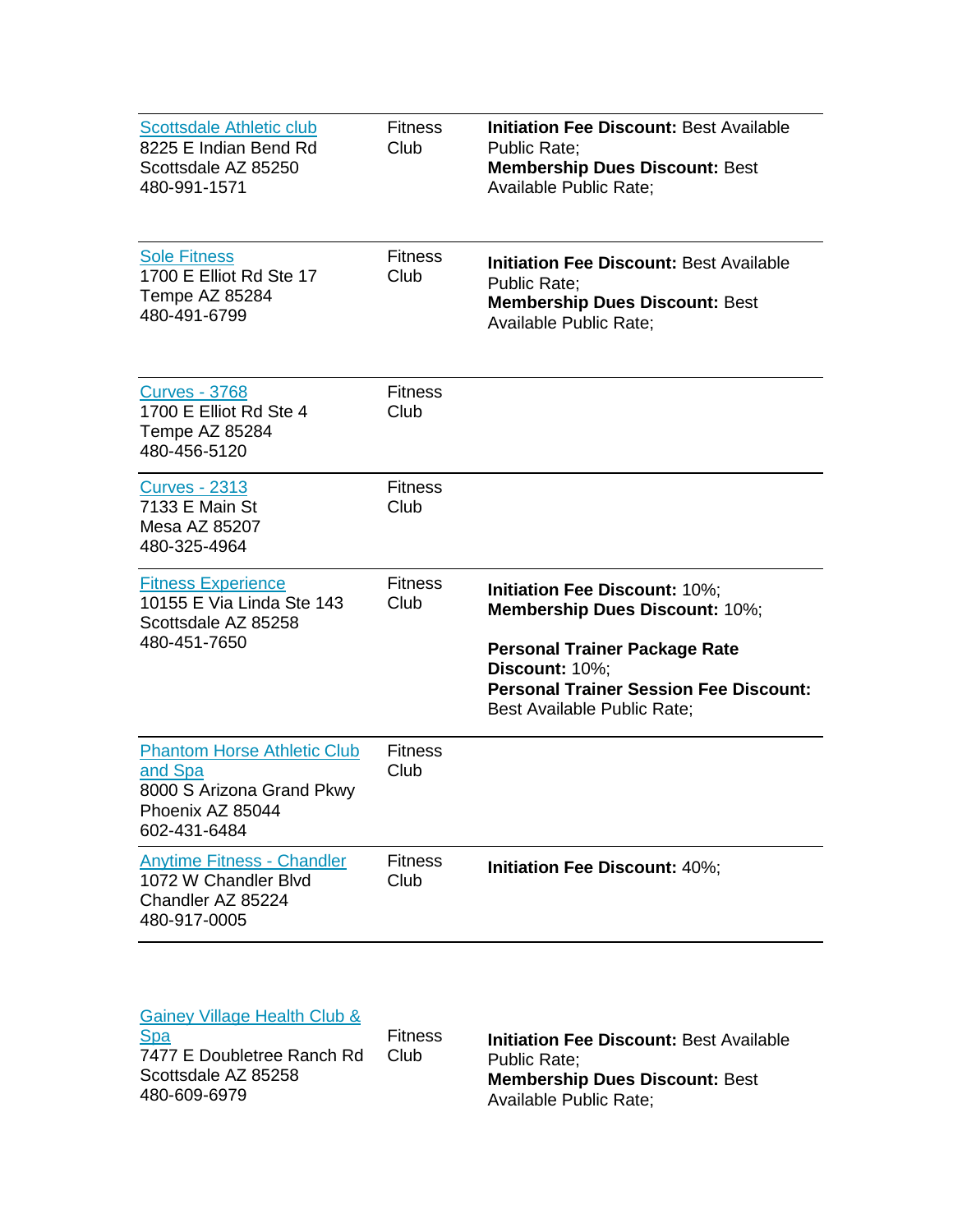| <b>Curves - 4423</b><br>9832 N Hayden Rd Ste 200<br>Scottsdale AZ 85258<br>480-368-7223       | <b>Fitness</b><br>Club |                                                                                                                                                 |
|-----------------------------------------------------------------------------------------------|------------------------|-------------------------------------------------------------------------------------------------------------------------------------------------|
| Snap Fitness - Club 748<br>1459 S Higley Rd<br>Gilbert AZ 85296<br>480-840-6363               | <b>Fitness</b><br>Club | Initiation Fee Discount: 50%;<br><b>Membership Dues Discount: 5%;</b>                                                                           |
| <b>Gold's Gym</b><br>5031 E Elliot Rd<br>Phoenix AZ 85044<br>480-961-1000                     | <b>Fitness</b><br>Club | <b>Initiation Fee Discount: Waived:</b><br><b>Membership Dues Discount: Best</b><br>Available Public Rate;                                      |
| <b>Edge Fitness</b><br>7117 E Mercer Ln<br>Scottsdale AZ 85254<br>480-483-2898                | <b>Fitness</b><br>Club | <b>Session Fees Discount: 10%;</b>                                                                                                              |
| <b>Anytime Fitness - Mesa</b><br>2721 S Ellsworth Rd Ste 104<br>Mesa AZ 85209<br>480-354-0666 | <b>Fitness</b><br>Club | Initiation Fee Discount: 50%;                                                                                                                   |
| <b>Peaks Express</b><br>12545 Saguaro Blvd<br>Fountain Hills AZ 85268<br>480-816-3348         | <b>Fitness</b><br>Club |                                                                                                                                                 |
| <b>Peaks Express</b><br>12545 N Saguaro Blvd<br>Fountain Hills AZ 85268<br>480-816-3348       | <b>Fitness</b><br>Club | Initiation Fee Discount: 10%;<br><b>Membership Dues Discount: 10%;</b><br><b>Personal Trainer Package Rate</b><br>Discount: 10%;                |
| <b>Gold's Gym</b><br>14843 N Northsight Blvd<br>Scottsdale AZ 85260<br>480-661-1022           | <b>Fitness</b><br>Club | <b>Initiation Fee Discount: Best Available</b><br><b>Public Rate:</b><br><b>Membership Dues Discount: Best</b><br><b>Available Public Rate;</b> |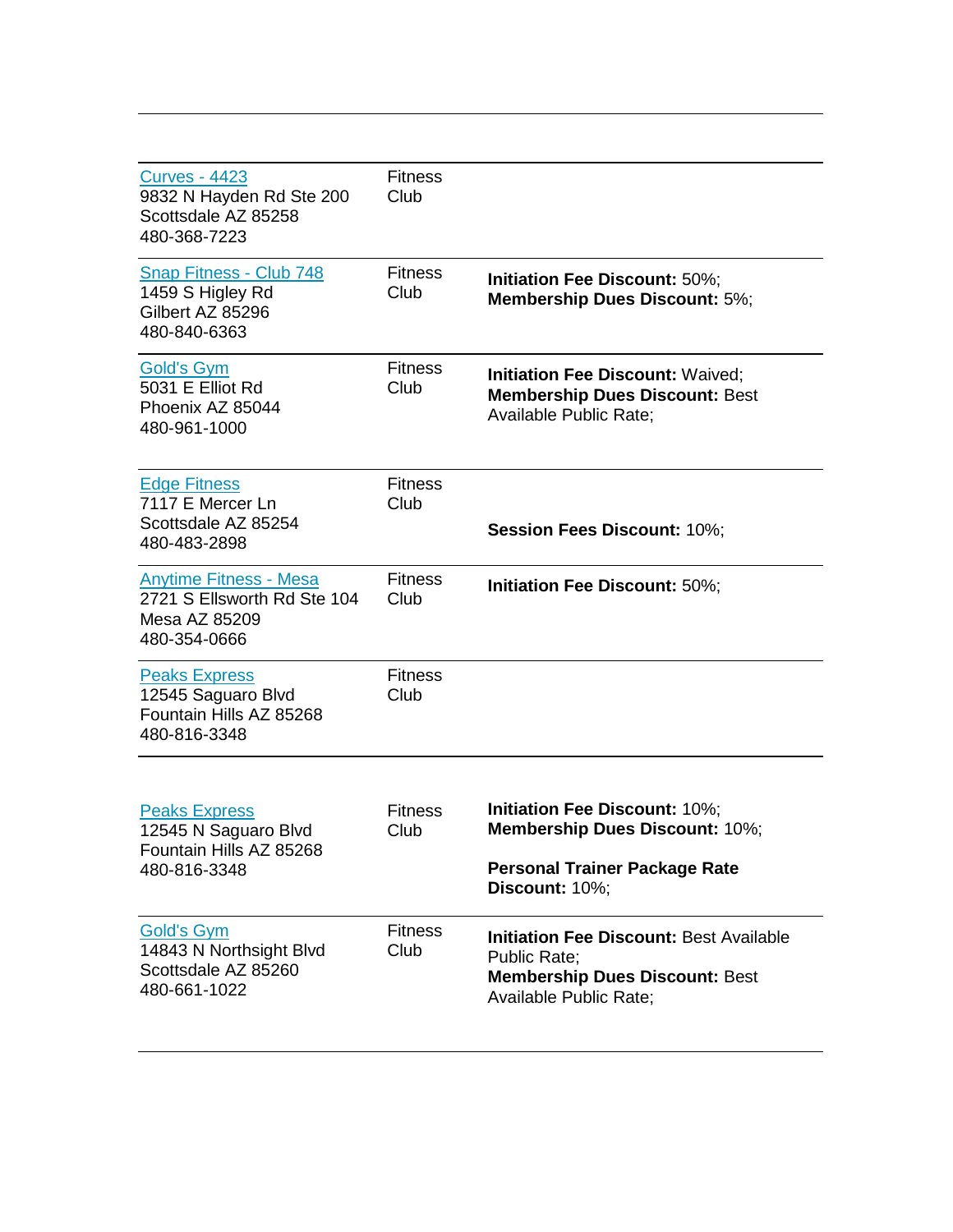| Snap Fitness - Club 433<br>13525 N Fountain Hills Blvd<br>Fountain Hills AZ 85268<br>480-837-3901            | <b>Fitness</b><br>Club | Initiation Fee Discount: 50%;<br><b>Membership Dues Discount: 5%;</b>                                                                           |
|--------------------------------------------------------------------------------------------------------------|------------------------|-------------------------------------------------------------------------------------------------------------------------------------------------|
| <b>Curves - 11440</b><br>10405 E McDowell Mountain<br>Ranch Rd #3<br>Scottsdale AZ 85255<br>480-473-3473     | <b>Fitness</b><br>Club |                                                                                                                                                 |
| <b>Curves - 5240</b><br>16850 E Avenue of the<br>Fountain Ste 105<br>Fountain Hills AZ 85268<br>480-837-8688 | <b>Fitness</b><br>Club |                                                                                                                                                 |
| <b>Goldens Family Fitness</b><br>3005 S Coyote Canyon<br>Mesa AZ 85212<br>480-497-9989                       | <b>Fitness</b><br>Club | <b>Initiation Fee Discount: Best Available</b><br><b>Public Rate:</b><br><b>Membership Dues Discount: Best</b><br><b>Available Public Rate:</b> |
| <u>Curves - 16642</u><br>4025 E Chandler Blvd Ste 74<br>Phoenix AZ 85048<br>480-706-8000                     | <b>Fitness</b><br>Club |                                                                                                                                                 |
| <b>Anytime Fitness - Chandler</b><br>3990 S Alma School Rd Ste 1<br>Chandler AZ 85248<br>480-855-5510        | <b>Fitness</b><br>Club | Initiation Fee Discount: 50%;                                                                                                                   |
| <b>Desert Fitness</b><br>4658 S Higley Rd Ste 101<br>Gilbert AZ 85297<br>480-422-7320                        | <b>Fitness</b><br>Club | Initiation Fee Discount: 50%;<br><b>Membership Dues Discount: 10%;</b><br><b>Personal Trainer Package Rate</b><br>Discount: 10%;                |
| Life Start - One Renaissance<br>2 N Central Ave<br>Phoenix AZ 85004<br>602-256-0844                          | <b>Fitness</b><br>Club | <b>Initiation Fee Discount: Best Available</b><br><b>Public Rate:</b><br><b>Membership Dues Discount: Best</b><br>Available Public Rate;        |
| <b>Renassiance Athletic Club</b><br>2 N Central<br>Phoenix AZ 85004<br>602-256-0844                          | <b>Fitness</b><br>Club | <b>Initiation Fee Discount: Best Available</b><br><b>Public Rate:</b><br><b>Membership Dues Discount: Best</b><br>Available Public Rate;        |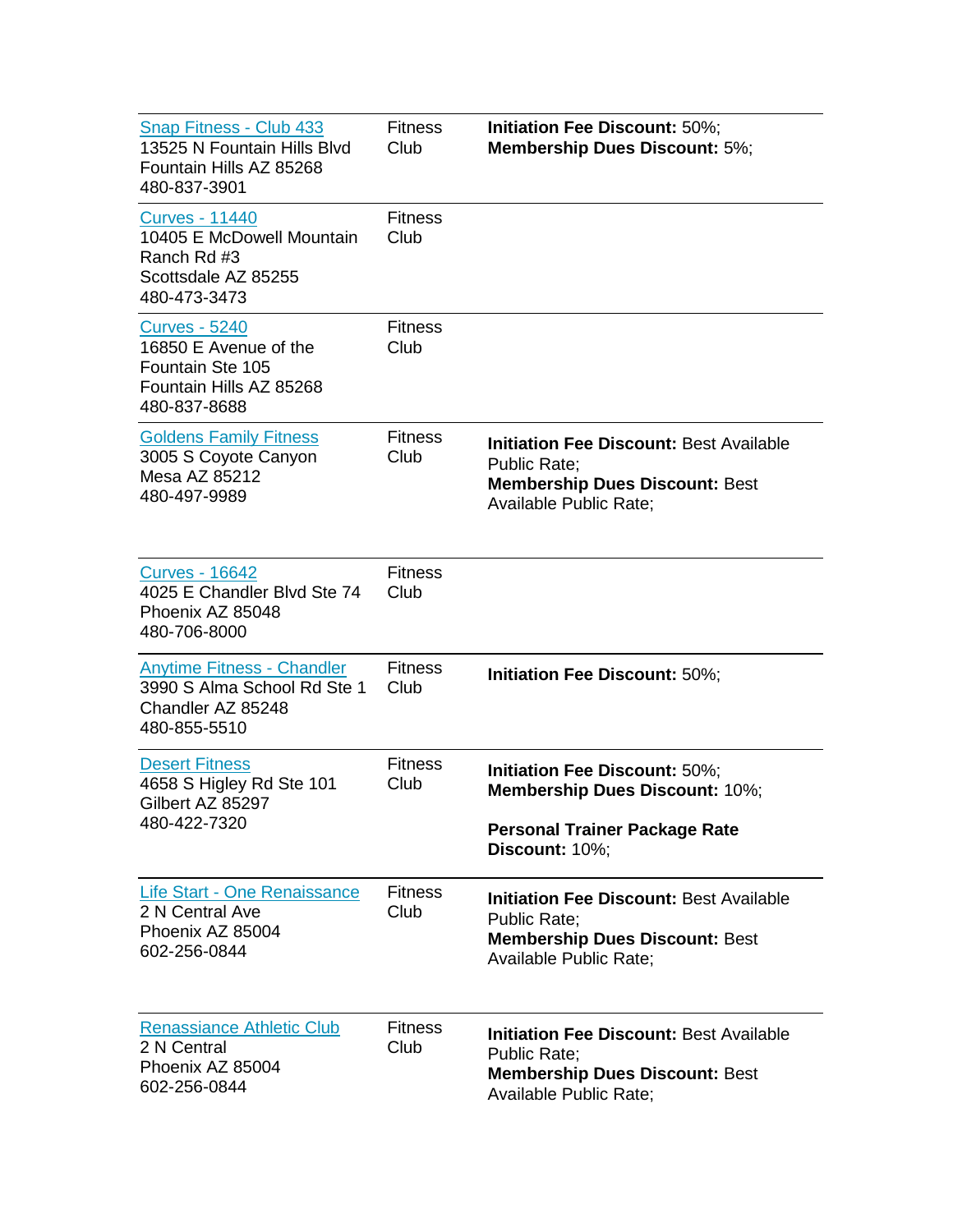| <b>Life Start - VIAD Fitness Center Fitness</b><br>1850 N Central Ave<br>Phoenix AZ 85004<br>602-648-2110                               | Club                    | <b>Initiation Fee Discount: Best Available</b><br><b>Public Rate:</b><br><b>Membership Dues Discount: Best</b><br><b>Available Public Rate;</b> |
|-----------------------------------------------------------------------------------------------------------------------------------------|-------------------------|-------------------------------------------------------------------------------------------------------------------------------------------------|
| <b>Central Park Square Athletic</b><br>Club<br>2020 N Central Ave Ste L100<br>Phoenix AZ 85004<br>602-252-0092                          | <b>Fitness</b><br>Club  | <b>Initiation Fee Discount: Best Available</b><br><b>Public Rate:</b><br><b>Membership Dues Discount: Best</b><br><b>Available Public Rate:</b> |
| <b>Lifestart Wellness Network</b><br>2909 N Central Ste 300<br>Phoenix AZ 85012<br>602-266-2010                                         | <b>Fitness</b><br>Club  | <b>Initiation Fee Discount: Best Available</b><br><b>Public Rate:</b><br><b>Membership Dues Discount: Best</b><br>Available Public Rate;        |
| Life Start - Phoenix Plaza<br>2909 N Central Ave<br>Phoenix AZ 85012<br>602-266-2010                                                    | <b>Fitness</b><br>Club  | <b>Initiation Fee Discount: Best Available</b><br>Public Rate;<br><b>Membership Dues Discount: Best</b><br>Available Public Rate;               |
| <b>Anytime Fitness - Gilbert</b><br>4720 E Queen Creek Rd Ste<br>101<br>Gilbert AZ 85297<br>480-279-2855                                | <b>Fitness</b><br>Club  | Initiation Fee Discount: 50%;                                                                                                                   |
| <b>Curves - 11374</b><br>1227 E Northern Ave<br>Phoenix AZ 85020<br>602-861-1500                                                        | <b>Fitness</b><br>Club. |                                                                                                                                                 |
| <b>Taoist Tai Chi Society of the</b><br><b>USA - Phoenix Location</b><br>1201 W 85th PI Room 102<br>Scottsdale AZ 85257<br>480-229-0450 | Exercise<br>Center      | Initiation Fee Discount: 50%;                                                                                                                   |
| <b>Jazzercise</b><br>4450 E McLellan Rd<br>Mesa AZ 85205<br>480-241-4824                                                                | Exercise<br>Center      | Initiation Fee Discount: 50%;<br><b>Membership Dues Discount: 10%;</b>                                                                          |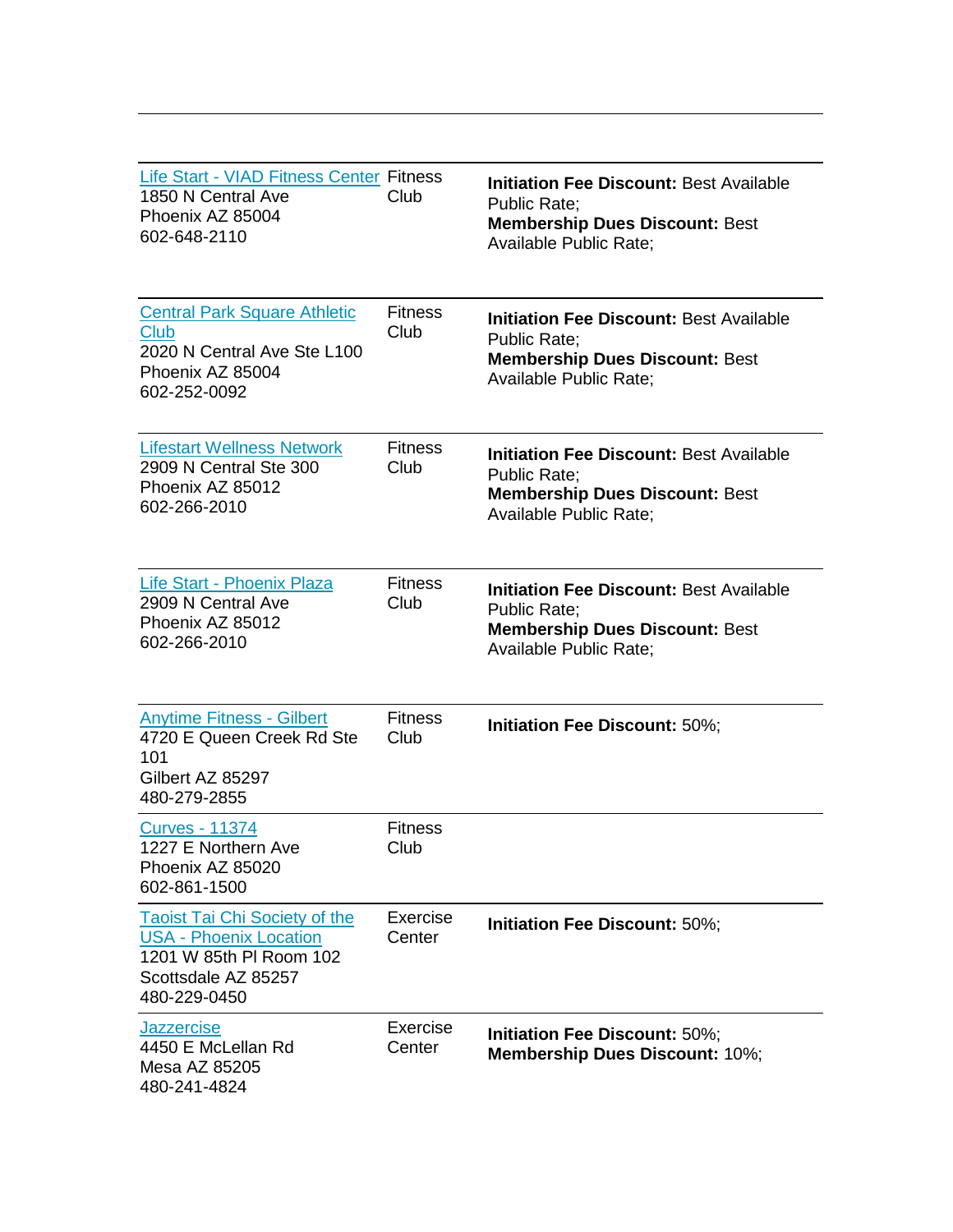| <b>Stroller Strides</b><br><b>Call For Appointment</b><br>Tempe AZ 85281<br>866-348-4666      | Exercise<br>Center | Initiation Fee Discount: 15%;                                                                                                                                                                                          |
|-----------------------------------------------------------------------------------------------|--------------------|------------------------------------------------------------------------------------------------------------------------------------------------------------------------------------------------------------------------|
| <b>Moving Breath Pilates</b><br>1801 S Jen Tilly Ln Ste C20<br>Tempe AZ 85281<br>480-731-3101 | Exercise<br>Center | <b>Initiation Fee Discount: Best Available</b><br><b>Public Rate:</b><br><b>Membership Dues Discount: Best</b><br><b>Available Public Rate;</b><br><b>Session Fees Discount: Best Available</b><br><b>Public Rate:</b> |
| <b>Jazzercise</b><br>6356 S Price Rd<br>Tempe AZ 85283<br>480-205-9148                        | Exercise<br>Center | Initiation Fee Discount: 50%;<br><b>Membership Dues Discount: 10%;</b>                                                                                                                                                 |
| Dahn Yoga Studios - Tempe<br>5150 S Rural Rd #3<br>Tempe AZ 85283<br>480-345-9642             | Exercise<br>Center | Initiation Fee Discount: 10%;                                                                                                                                                                                          |
| <b>Stroller Strides</b><br><b>Call For Appointment</b><br>Mesa AZ 85206<br>866-348-4666       | Exercise<br>Center | <b>Initiation Fee Discount: 15%;</b>                                                                                                                                                                                   |
| <b>Gilbert Jazzercise</b><br>825 S Islands Dr<br>Gilbert AZ 85233<br>480-917-2335             | Exercise<br>Center | Initiation Fee Discount: 50%;<br><b>Membership Dues Discount: 10%;</b>                                                                                                                                                 |
| <b>Stroller Strides</b><br><b>Call For Appointment</b><br>Tempe AZ 85283<br>866-348-4666      | Exercise<br>Center | <b>Initiation Fee Discount: 15%;</b>                                                                                                                                                                                   |
| <b>Jazzercise</b><br>6947 E McDonald Dr<br>Paradise Valley AZ 85253<br>602-418-4671           | Exercise<br>Center | Initiation Fee Discount: 50%;<br><b>Membership Dues Discount: 10%;</b>                                                                                                                                                 |
| <b>Stroller Strides</b><br><b>Call For Appointment</b><br>Chandler AZ 85225<br>866-348-4666   | Exercise<br>Center | Initiation Fee Discount: 15%;                                                                                                                                                                                          |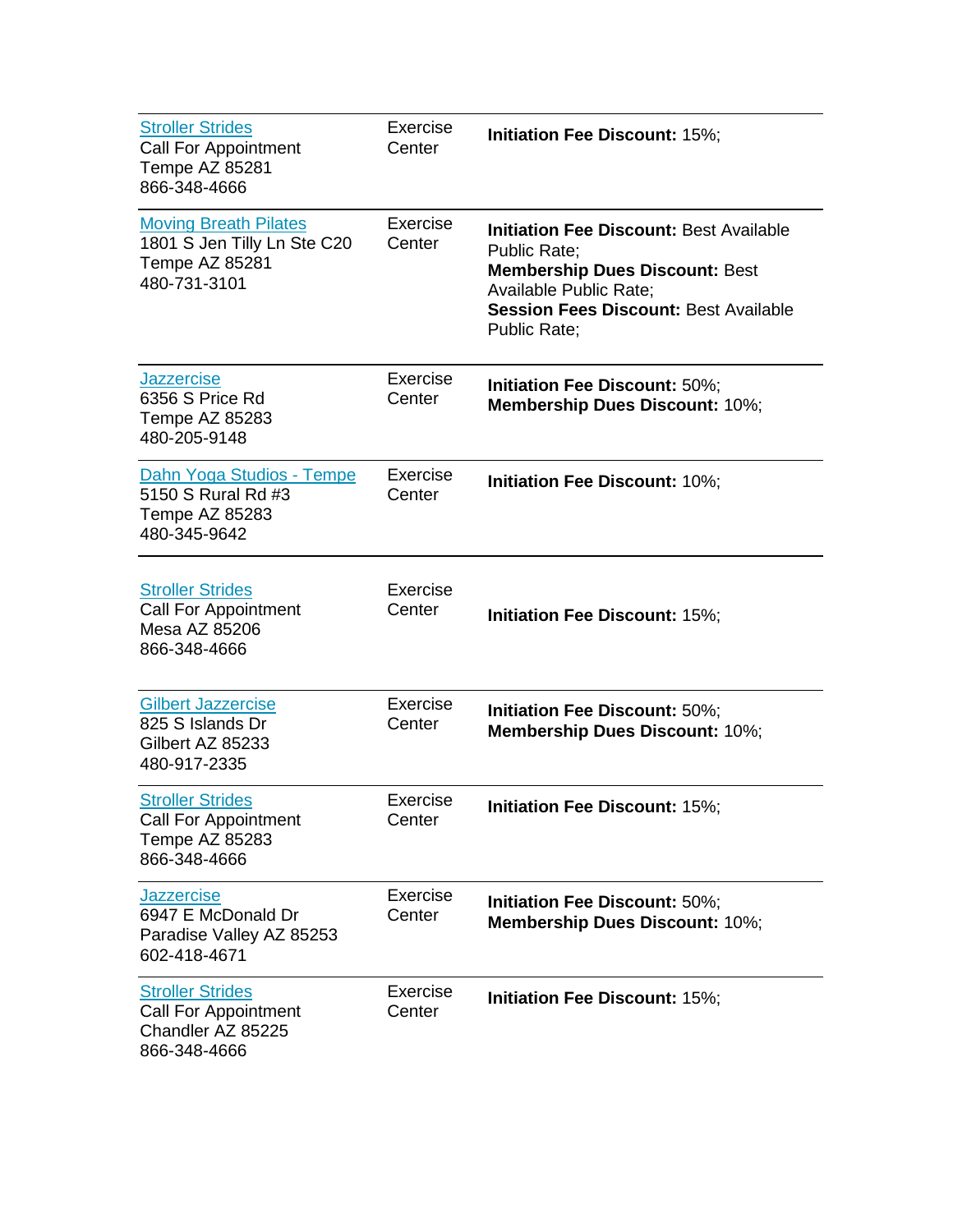| <b>Jazzercise</b><br>1090 South Gilbert Rd Ste 101<br>Gilbert AZ 85296<br>480-917-2335                      | Exercise<br>Center | Initiation Fee Discount: 50%;<br>Membership Dues Discount: 10%;        |
|-------------------------------------------------------------------------------------------------------------|--------------------|------------------------------------------------------------------------|
| <b>Pro Fitness</b><br>7420 S Rural Rd Ste B3<br>Tempe AZ 85283<br>480-345-7008                              | Exercise<br>Center | <b>Session Fees Discount: 15%;</b>                                     |
| <b>All Star Jazzercise</b><br>931 E Elliot Rd<br>Tempe AZ 85283<br>480-503-0002                             | Exercise<br>Center | Initiation Fee Discount: 50%;<br>Membership Dues Discount: 10%;        |
| Dahn Yoga Studios - Scottsdale Exercise<br>8880 E Via Linda #110&111<br>Scottsdale AZ 85258<br>480-391-8916 | Center             | Initiation Fee Discount: 10%;                                          |
| <b>Code Pink Boot Camp</b><br>4703 E Indian School Rd<br>Phoenix AZ 85018<br>602-484-6300                   | Exercise<br>Center | Initiation Fee Discount: 10%;<br><b>Membership Dues Discount: 10%;</b> |
| <b>Joyful Yoga Studio</b><br>3900 W Ray Rd<br>Chandler AZ 85226<br>480-726-6399                             | Exercise<br>Center | Initiation Fee Discount: 10%;<br>Membership Dues Discount: 10%;        |
| Dahn Yoga Studios - Chandler<br>1840 W Chandler Blvd #D7<br>Chandler AZ 85224<br>480-857-9642               | Exercise<br>Center | Initiation Fee Discount: 10%;                                          |
| <b>Jazzercise</b><br>8831 E Apache Trail<br>Mesa AZ 85207<br>480-560-1099                                   | Exercise<br>Center | Initiation Fee Discount: 50%;<br>Membership Dues Discount: 10%;        |
| <b>Stroller Strides</b><br><b>Call For Appointment</b><br>Gilbert AZ 85295<br>866-348-4666                  | Exercise<br>Center | Initiation Fee Discount: 15%;                                          |
| Code Pink Boot Camp<br>7410 E Sutton Dr.<br>Scottsdale AZ 85260<br>480-948-3300                             | Exercise<br>Center | Initiation Fee Discount: 10%;<br><b>Membership Dues Discount: 10%;</b> |